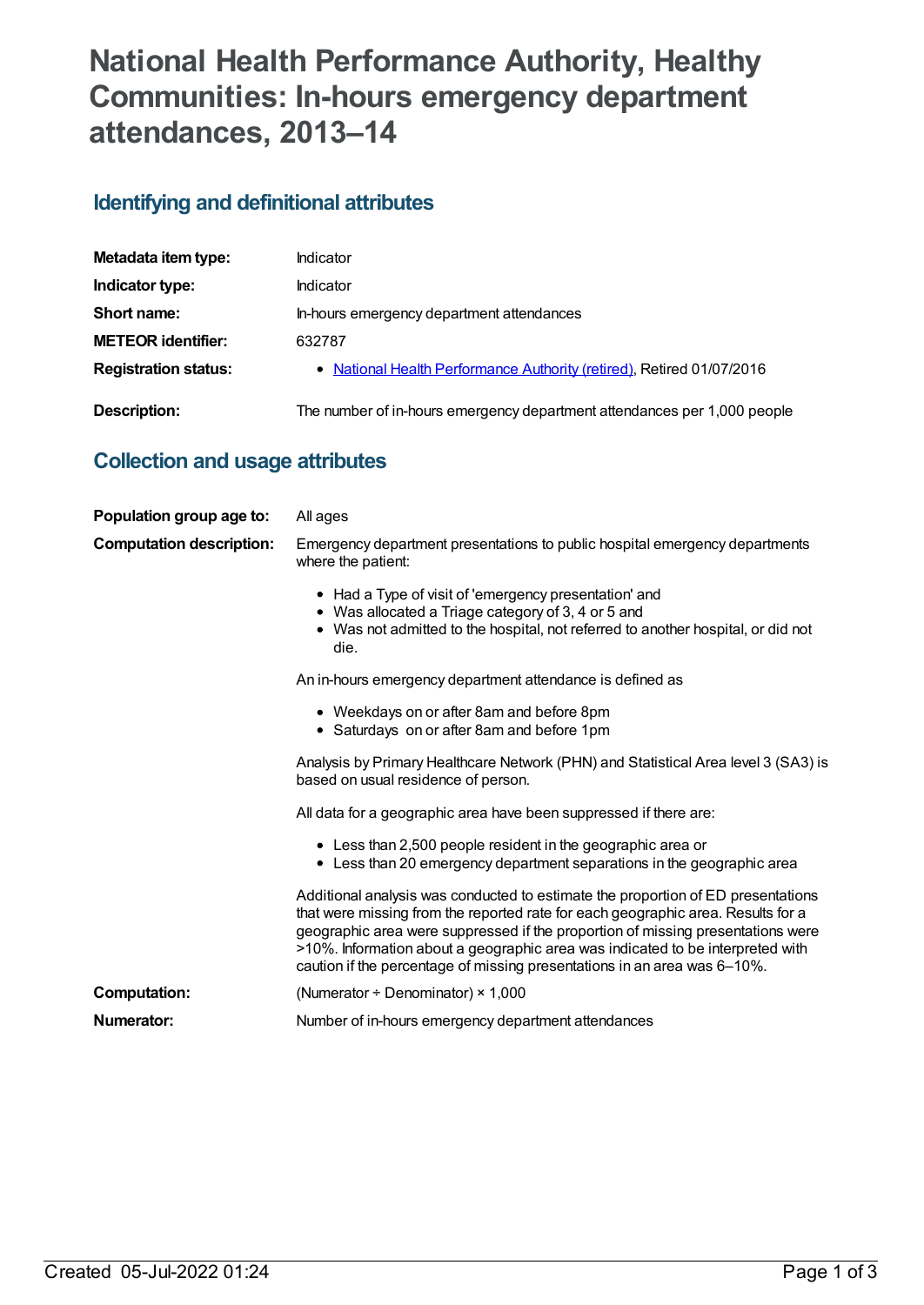Non-admitted patient emergency department service [episode—triage](https://meteor.aihw.gov.au/content/471926) category, code N

#### **Data Source**

National [Non-admitted](https://meteor.aihw.gov.au/content/394733) Patient Emergency Department Care Database

#### **NMDS / DSS**

[Non-admitted](https://meteor.aihw.gov.au/content/509116) patient emergency department care NMDS 2013-14

#### **Guide for use**

Data source type: Administrative by-product data

#### **Data Element / Data Set**

Non-admitted patient emergency department service [episode—episode](https://meteor.aihw.gov.au/content/474159) end status, code N

**Data Source**

National [Non-admitted](https://meteor.aihw.gov.au/content/394733) Patient Emergency Department Care Database

#### **NMDS / DSS**

[Non-admitted](https://meteor.aihw.gov.au/content/509116) patient emergency department care NMDS 2013-14

**Guide for use**

Data source type: Administrative by-product data

#### **Data Element / Data Set**

**Data Element / Data Set**

Emergency department stay—type of visit to emergency [department,](https://meteor.aihw.gov.au/content/474195) code N

#### **Data Source**

National [Non-admitted](https://meteor.aihw.gov.au/content/394733) Patient Emergency Department Care Database

**NMDS / DSS**

[Non-admitted](https://meteor.aihw.gov.au/content/509116) patient emergency department care NMDS 2013-14

#### **Guide for use**

Data source type: Administrative by-product data

**Denominator:** Total estimated resident population (ERP) of Australia at 30 June 2013

| Denominator data |  |
|------------------|--|
| elements:        |  |

[Person—estimated](https://meteor.aihw.gov.au/content/388656) resident population of Australia, total people N[N(7)]

#### **Data Source**

ABS Estimated resident population (total [population\)](https://meteor.aihw.gov.au/content/393625)

#### **Guide for use**

Data source type: Census based plus administrative by-product data

**Disaggregation:** 2013–14

Disaggregation by Primary Health Network (PHN) and Statistical Area Level 3 (SA3)

Some disaggregation may result in numbers too small for publication.